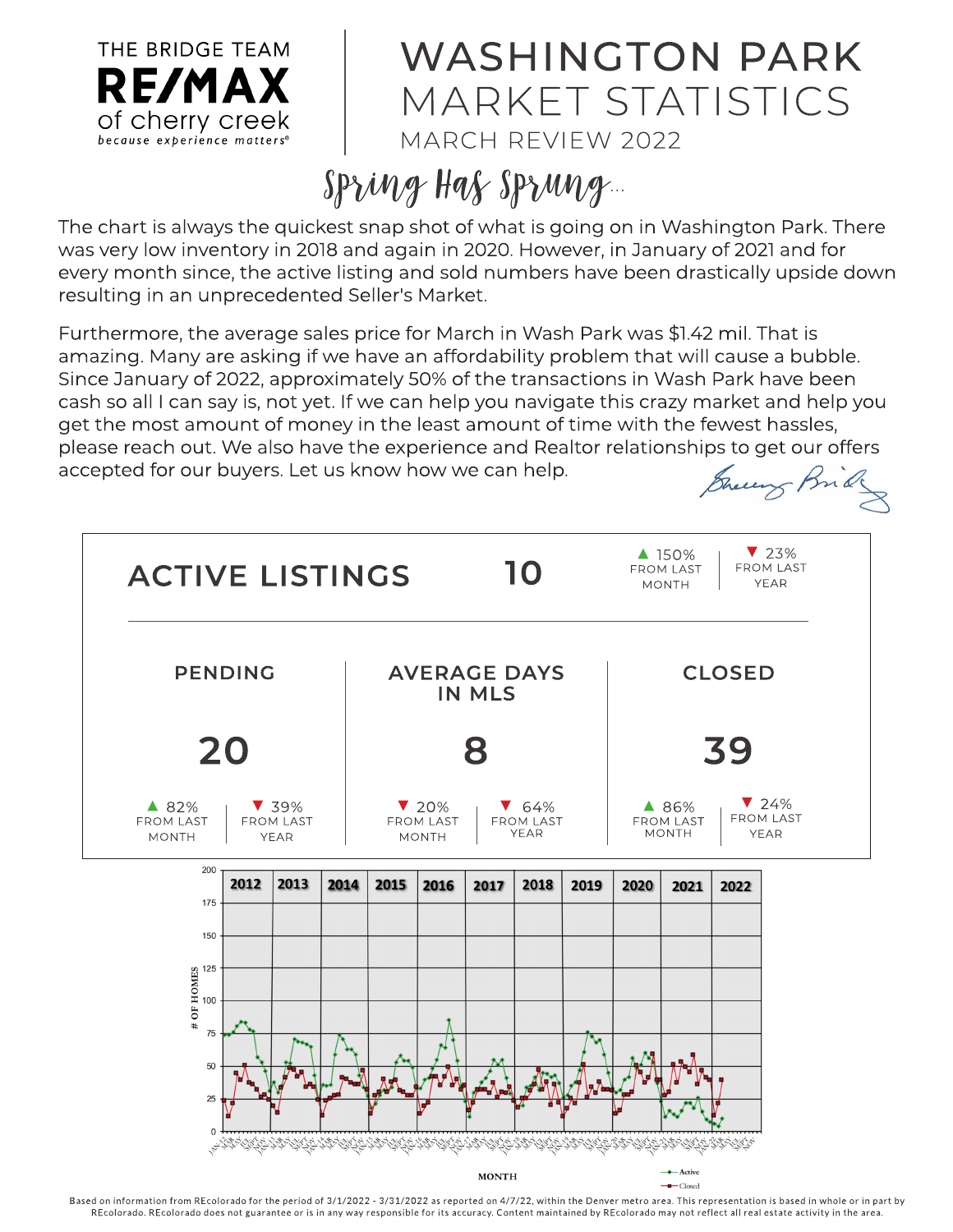| <b>Structure Type</b> | List Price              | Address                     | Bedrooms Bathrooms<br>Total | Total          | Above Grade<br>Finished<br>Area (Sq. Ft.) | Living Area<br>(Sq. Ft.) | <b>Building</b><br>Area Total<br>(Sq. Ft.) | PSF Above<br>Grade | Garage<br>Spaces | Year Built | Lot Size<br>(Sq. Ft.) | Days In<br><b>MLS</b> | Close Date | Close Price           |
|-----------------------|-------------------------|-----------------------------|-----------------------------|----------------|-------------------------------------------|--------------------------|--------------------------------------------|--------------------|------------------|------------|-----------------------|-----------------------|------------|-----------------------|
| <b>CLOSED</b>         |                         |                             |                             |                |                                           |                          |                                            |                    |                  |            |                       |                       |            |                       |
| Townhouse             | \$375,000               | 209 E Exposition Avenue     | 1                           | $\mathbf{1}$   | 499                                       | 643                      | 643                                        | \$781.56           | $\mathbf 0$      | 1908       | 648                   | $\overline{4}$        | 3/29/22    | \$390,000             |
| Duplex                | \$450,000               | 282 S Pearl Street          | 1                           | $\mathbf{1}$   | 773                                       | 929                      | 1,123                                      | \$679.17           | $\mathbf{1}$     | 1910       | 2,202                 | $\overline{3}$        | 3/10/22    | $\overline{$}525,000$ |
| Duplex                | \$485,000               | 503 S Grant Street          | $\mathbf{1}$                | $\mathbf{1}$   | 727                                       | 727                      | 1,090                                      | \$680.88           | $\mathsf 0$      | 1905       | 6,250                 | $\overline{3}$        | 3/11/22    | \$495,000             |
| House                 | \$499,000               | 400 E 1st Avenue            | $\overline{3}$              | $\overline{2}$ | 1,794                                     | 1,794                    | 1,794                                      | \$312.15           | $\mathbf 0$      | 1890       | 2,079                 | 4                     | 3/18/22    | \$560,000             |
| House                 | \$599,900               | 256 S Marion Parkway        | 1                           | $\mathbf{1}$   | 900                                       | 900                      | 900                                        | \$666.67           | $\mathbf 0$      | 1905       | 3,120                 | $\overline{2}$        | 3/15/22    | \$600,000             |
| House                 | \$660,000               | 1149 S University Boulevard | $\overline{3}$              | $\overline{2}$ | 1.022                                     | 1,993                    | 2,044                                      | \$704.50           | $\mathbf{1}$     | 1928       | 6,500                 | 6                     | 3/18/22    | \$720,000             |
| House                 | \$675,000               | 17 S Grant Street           | 3                           | $\overline{2}$ | 1,196                                     | 1,196                    | 1,361                                      | \$677.26           | $\mathbf{1}$     | 1890       | 3,049                 | 4                     | 3/1/22     | \$810,000             |
| House                 | \$799,000               | 628 S Washington Street     | $\overline{3}$              | $\overline{2}$ | 1,424                                     | 1,424                    | 1,580                                      | \$563.20           | $\overline{2}$   | 1900       | 3,120                 | 9                     | 3/31/22    | \$802,000             |
| House                 | \$799,900               | 539 S Pennsylvania Street   | $\overline{3}$              | $\overline{2}$ | 1,380                                     | 1,380                    | 1,756                                      | \$665.22           | $\mathbf{1}$     | 1900       | 4,690                 | 5                     | 3/8/22     | \$918,000             |
| House                 | \$800,000               | 1001 E Louisiana Avenue     | $\overline{3}$              | $\overline{2}$ | 1,638                                     | 2,276                    | 2,435                                      | \$506.72           | $\Omega$         | 1941       | 6,240                 | $\overline{7}$        | 3/28/22    | \$830,000             |
| House                 | \$809,222               | 724 S Clarkson Street       | 3                           | $\overline{2}$ | 1,573                                     | 1,573                    | 1,895                                      | \$514.45           | $\mathbf{1}$     | 1890       | 3,960                 | $\mathbf 0$           | 3/9/22     | \$809,222             |
| House                 | \$850,000               | 617 S Logan Street          | $\overline{3}$              | 3              | 1,358                                     | 2,130                    | 2,130                                      | \$699.56           | $\overline{2}$   | 1901       | 4,690                 | 6                     | 3/11/22    | \$950,000             |
| House                 | \$850,000               | 1057 S Washington Street    | $\overline{3}$              | $\overline{2}$ | 1,392                                     | 1,997                    | 2,064                                      | \$700.43           | $\mathbf{1}$     | 1905       | 4,690                 | $\mathbf{1}$          | 3/30/22    | \$975,000             |
| House                 | \$898,000               | 544 S Clarkson Street       | $\overline{4}$              | $\overline{2}$ | 1,000                                     | 1,956                    | 2,000                                      | \$1,025.00         | $\overline{2}$   | 1925       | 4,760                 | $\overline{4}$        | 3/31/22    | \$1,025,000           |
| House                 | \$925,000               | 787 S Sherman Street        | 3                           | $\overline{2}$ | 1,685                                     | 1,685                    | 2,109                                      | \$599.41           | $\mathbf{1}$     | 1900       | 4,120                 | $\overline{4}$        | 3/31/22    | \$1,010,000           |
| House                 | \$950,000               | 777 S Logan Street          | 5                           | 3              | 1,779                                     | 2,195                    | 2,241                                      | \$562.11           | $\overline{2}$   | 1908       | 3,720                 | $\overline{3}$        | 3/24/22    | \$1,000,000           |
| House                 | \$959,900               | 586 S Emerson Street        | $\overline{3}$              | $\overline{2}$ | 887                                       | 1,507                    | 1,774                                      | \$1,178.13         | $\overline{2}$   | 1924       | 4,760                 | $\mathbf{1}$          | 3/14/22    | \$1,045,000           |
| House                 | \$975,000               | 677 S Washington Street     | $\mathbf{3}$                | $\overline{2}$ | 1,754                                     | 1,754                    | 1,940                                      | \$627.14           | $\overline{2}$   | 1892       | 4,690                 | $\overline{3}$        | 3/31/22    | \$1,100,000           |
| House                 | \$985,000               | 354 S Humboldt Street       | 3                           | $\mathbf{1}$   | 1,041                                     | 1,607                    | 1,607                                      | \$946.21           | $\overline{2}$   | 1917       | 4,760                 | $\overline{3}$        | 3/17/22    | \$985,000             |
| House                 | \$1,050,000             | 242 S Ogden Street          | $\overline{3}$              | $\overline{2}$ | 1,233                                     | 2,097                    | 2,313                                      | \$932.68           | $\overline{2}$   | 1908       | 4,760                 | $\overline{3}$        | 3/25/22    | \$1,150,000           |
| House                 | \$1,099,000             | 108 S Lincoln               | $\overline{4}$              | $\overline{4}$ | 3,010                                     | 3,010                    | 3,530                                      | \$414.95           | $\overline{2}$   | 1890       | 4,800                 | $\overline{3}$        | 3/28/22    | \$1,249,000           |
| House                 | \$1,100,000             | 586 S Gaylord Street        | $\overline{2}$              | $\overline{2}$ | 970                                       | 1,745                    | 1,745                                      | \$1,134.02         | $\mathbf 0$      | 1928       | 5,120                 | $\mathbf 0$           | 3/7/22     | \$1,100,000           |
| House                 | \$1,150,000             | 1005 S Ogden Street         | 4                           | $\overline{2}$ | 1,450                                     | 2,365                    | 2,467                                      | \$716.55           | $\overline{2}$   | 1911       | 4,750                 | 4                     | 3/25/22    | \$1,039,000           |
| House                 | \$1,175,000             | 912 S Corona Street         | $\overline{4}$              | $\overline{2}$ | 1,327                                     | 2,001                    | 2,654                                      | \$1,058.78         | $\overline{2}$   | 1923       | 5,550                 | 5                     | 3/30/22    | \$1,405,000           |
| House                 | \$1,250,000             | 1414 S Vine Street          | 3                           | $\overline{2}$ | 1,336                                     | 2,196                    | 2,284                                      | \$1.010.48         | $\overline{2}$   | 1929       | 6,098                 | $\overline{3}$        | 3/31/22    | \$1,350,000           |
| House                 | \$1,299,000             | 515 S Pearl Street          | $\overline{4}$              | 5              | 2,578                                     | 3,120                    | 3,120                                      | \$597.36           | $\overline{3}$   | 1893       | 4,690                 | $\overline{2}$        | 3/17/22    | \$1,540,000           |
| House                 | \$1,395,000             | 1059 S York Street          | 3                           | $\overline{2}$ | 1,941                                     | 1,941                    | 2,343                                      | \$644.00           | $\overline{2}$   | 1897       | 6,300                 | 22                    | 3/14/22    | \$1,250,000           |
| House                 | \$1,400,000             | 329 S Williams Street       | $\overline{4}$              | $\overline{4}$ | 1,634                                     | 2,634                    | 2,762                                      | \$872.09           | $\mathbf{1}$     | 1926       | 4.680                 | $\overline{3}$        | 3/1/22     | \$1,425,000           |
| House                 | \$1,850,000             | 865 S Gilpin Street         | 4                           | 4              | 2,902                                     | 3,552                    | 3,662                                      | \$758.10           | $\overline{2}$   | 1913       | 6,720                 | 5                     | 3/22/22    | \$2,200,000           |
| House                 | \$1,899,000             | 1049 S Race Street          | $\overline{4}$              | $\overline{4}$ | 2,583                                     | 3,000                    | 3,333                                      | \$813.01           | $\overline{2}$   | 1896       | 6,300                 | 4                     | 3/14/22    | \$2,100,000           |
| House                 | \$2,195,000             | 625 S York Street           | 6                           | 5              | 2,842                                     | 4,022                    | 4,122                                      | \$791.70           | $\overline{2}$   | 1928       | 6,240                 | $\overline{3}$        | 3/16/22    | \$2,250,000           |
| House                 | \$2,195,000             | 562 S Vine Street           | 5                           | 5              | 2,942                                     | 3,853                    | 3,953                                      | \$815.77           | $\overline{2}$   | 1928       | 4,680                 | $\mathbf 0$           | 3/15/22    | \$2,400,000           |
| House                 | \$2,200,000             | 345 S Race Street           | 5                           | 6              | 3,276                                     | 3,816                    | 3,844                                      | \$702.08           | $\overline{2}$   | 1941       | 6,240                 | $\mathbf{1}$          | 3/23/22    | \$2,300,000           |
| House                 | \$2,435,000             | 442 S Gaylord Street        | 4                           | 4              | 2,697                                     | 4,067                    | 4,067                                      | \$935.07           | $\overline{2}$   | 2012       | 6,240                 | $\overline{2}$        | 3/29/22    | \$2,521,887           |
| House                 | \$2,465,000             | 582 S York Street           | 5                           | 5              | 2,485                                     | 3,572                    | 3,572                                      | \$1,032.19         | $\overline{2}$   | 1928       | 6,244                 | $\mathbf{1}$          | 3/9/22     | \$2,565,000           |
| House                 | \$2,550,000             | 977 S High Street           | $\overline{4}$              | 5              | 3,084                                     | 4,642                    | 4,642                                      | \$826.85           | $\overline{2}$   | 2015       | 4,720                 | 6                     | 3/29/22    | \$2,550,000           |
| House                 | \$2,695,000             | 461 S York Street           | 5                           | 5              | 3,481                                     | 4,983                    | 5,165                                      | \$793.37           | $\overline{2}$   | 2021       | 6,255                 | 181                   | 3/9/22     | \$2,761,724           |
| House                 | $\overline{$}2,825,000$ | 964 S High Street           | 5                           | $\overline{4}$ | 2,506                                     | 3,868                    | 3,868                                      | \$1,217.08         | 3                | 2012       | 6,300                 | $\overline{4}$        | 3/18/22    | \$3,050,000           |
| House                 | \$3,650,000             | 376 S Gilpin Street         | 5                           | 6              | 3.620                                     | 4.999                    | 5.103                                      | \$998.62           | $\overline{3}$   | 2019       | 4,990                 | $\overline{4}$        | 3/3/22     | \$3,615,000           |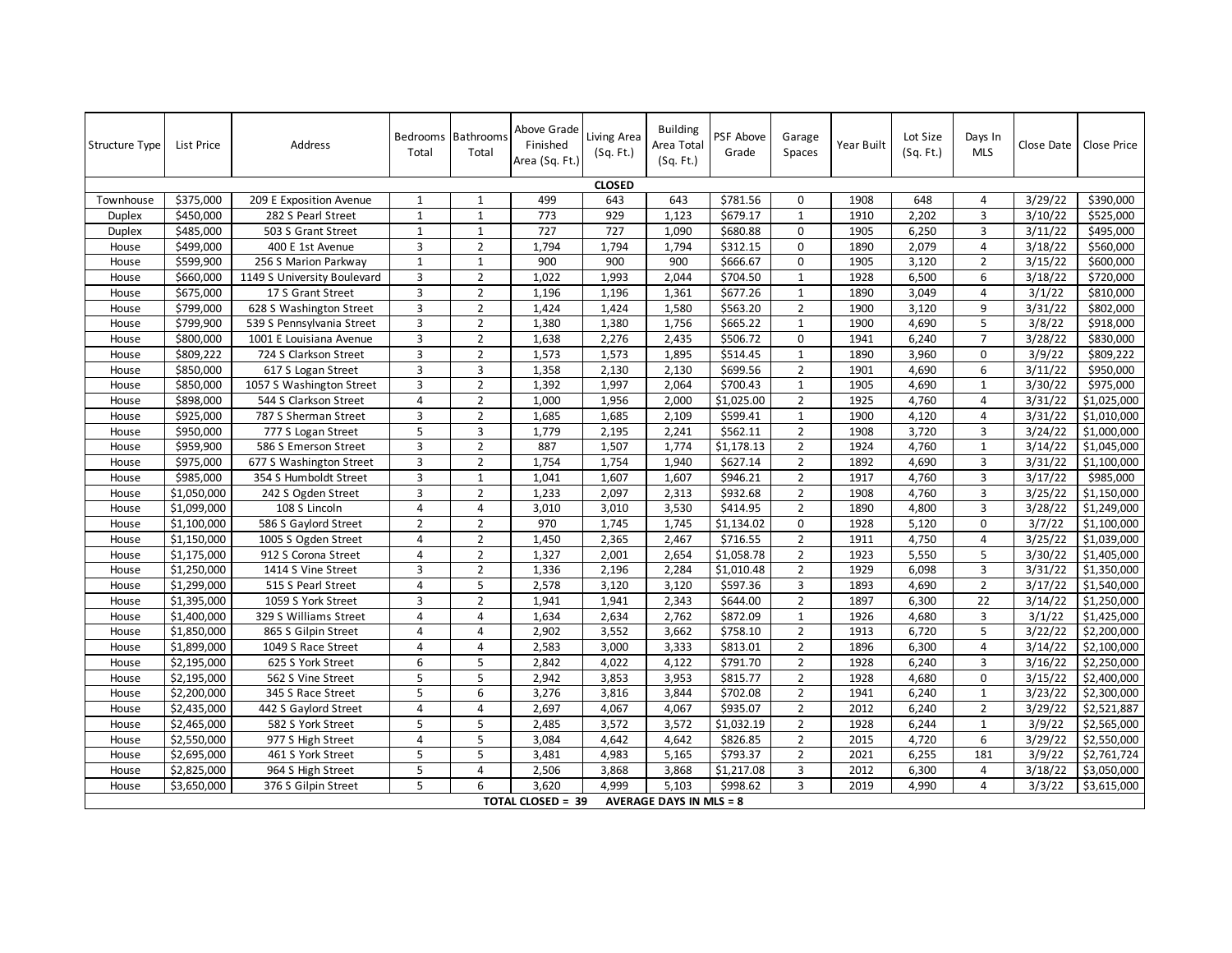| Structure Type | List Price  | Address                  | Total          | Bedrooms Bathrooms<br>Total | Above Grade<br>Finished<br>Area (Sq. Ft.) | Living Area<br>(Sq. Ft.) | <b>Building</b><br>Area Total<br>(Sq. Ft.) | PSF Above<br>Grade | Garage<br>Spaces | Year Built | Lot Size<br>(Sq. Ft.) | Days In<br><b>MLS</b> |  |
|----------------|-------------|--------------------------|----------------|-----------------------------|-------------------------------------------|--------------------------|--------------------------------------------|--------------------|------------------|------------|-----------------------|-----------------------|--|
| <b>PENDING</b> |             |                          |                |                             |                                           |                          |                                            |                    |                  |            |                       |                       |  |
| Townhouse      | \$499,000   | 807 S Logan Street       | 2              | 1                           | 658                                       | 658                      | 812                                        | \$758.36           | $\Omega$         | 1903       | 1,950                 | 4                     |  |
| Townhouse      | \$535,000   | 250 S Lafayette Street   | $\overline{2}$ |                             | 672                                       | 672                      | 1,344                                      | \$796.13           | 0                | 1922       | 3,050                 | 4                     |  |
| House          | \$625,000   | 537 S Lincoln Street     | 4              | $\overline{2}$              | 1,650                                     | 1,650                    | 1,992                                      | \$378.79           | $\overline{2}$   | 1895       | 4,690                 | 3                     |  |
| <b>Duplex</b>  | \$725,000   | 1052 S Washington Street | $\overline{2}$ | $\overline{2}$              | 1,014                                     | 1,014                    | 1,368                                      | \$714.99           | $\mathbf{1}$     | 1908       |                       | 3                     |  |
| House          | \$775,000   | 1246 S Clarkson Street   | $\overline{2}$ | $\overline{2}$              | 1,752                                     | 1,752                    | 2,004                                      | \$442.35           | 3                | 1907       | 4,680                 | 56                    |  |
| House          | \$799,900   | 82 N Logan Street        | $\overline{2}$ | $\overline{2}$              | 1,519                                     | 1,903                    | 1,903                                      | \$526.60           | $\overline{2}$   | 1900       | 3,123                 | 5                     |  |
| Duplex         | \$800,000   | 670 S Washington Street  | 3              | $\overline{2}$              | 1,200                                     | 2,046                    | 2,150                                      | \$666.67           | 2                | 1922       | 3,920                 | 4                     |  |
| House          | \$850,000   | 520 S Washington Street  | 3              | $\overline{2}$              | 1,390                                     | 1,936                    | 1,997                                      | \$611.51           | $\overline{2}$   | 1910       | 3,870                 | 3                     |  |
| House          | \$899,000   | 1362 S Ogden Street      | 5              | 4                           | 1,832                                     | 2,732                    | 2,872                                      | \$490.72           | $\overline{2}$   | 1978       | 5,380                 | 4                     |  |
| House          | \$900,000   | 166 S Corona Street      | 4              | 2                           | 1,590                                     | 2,250                    | 2,385                                      | \$566.04           | 3                | 1910       | 4,760                 | 5                     |  |
| House          | \$1,079,000 | 951 S Clarkson Street    | 6              | 3                           | 1,892                                     | 2,592                    | 2,854                                      | \$570.30           | 3                | 1896       | 6,050                 | 0                     |  |
| House          | \$1,150,000 | 434 S Gaylord Street     | 3              | $\overline{2}$              | 1,035                                     | 2,002                    | 2,070                                      | \$1,111.11         | $\overline{2}$   | 1931       | 4,680                 | $\overline{2}$        |  |
| House          | \$1,200,000 | 885 S Gaylord Street     | 3              | 3                           | 1,518                                     | 2,418                    | 2,522                                      | \$790.51           | $\overline{2}$   | 1926       | 4,680                 | $\mathbf{1}$          |  |
| House          | \$1,250,000 | 529 S Corona Street      | 4              | 3                           | 1,801                                     | 2,648                    | 2,693                                      | \$694.06           | $\overline{2}$   | 1922       | 6,350                 | 4                     |  |
| House          | \$1,279,999 | 822 S Race Street        | 4              | $\overline{2}$              | 1,056                                     | 2,012                    | 2,112                                      | \$1,212.12         | $\overline{2}$   | 1925       | 4,680                 | 3                     |  |
| House          | \$1,425,000 | 764 S Clarkson Street    | 4              | 4                           | 2,051                                     | 3,141                    | 3,141                                      | \$694.78           | 2                | 1930       | 6,340                 | 3                     |  |
| House          | \$1,495,000 | 390 S Corona Street      | 4              | 3                           | 1,915                                     | 2,819                    | 2,867                                      | \$780.68           | $\overline{2}$   | 1908       | 5,280                 | 11                    |  |
| House          | \$1,700,000 | 469 S York Street        | 5              | 4                           | 2,076                                     | 3,037                    | 3,088                                      | \$818.88           | $\overline{2}$   | 1928       | 6,240                 | 4                     |  |
| House          | \$1,925,000 | 841 S Race Street        | 5              | 4                           | 2,584                                     | 3,624                    | 3,884                                      | \$744.97           | $\overline{2}$   | 2005       | 4,792                 | 4                     |  |
| House          | \$3,600,000 | 891 S York Street        | 5              | 5.                          | 3,335                                     | 5,100                    | 5,100                                      | \$1,079.46         | $\overline{2}$   | 2018       | 6,240                 | 11                    |  |
|                |             |                          |                |                             | <b>TOTAL PENDING = 20</b>                 |                          |                                            |                    |                  |            |                       |                       |  |